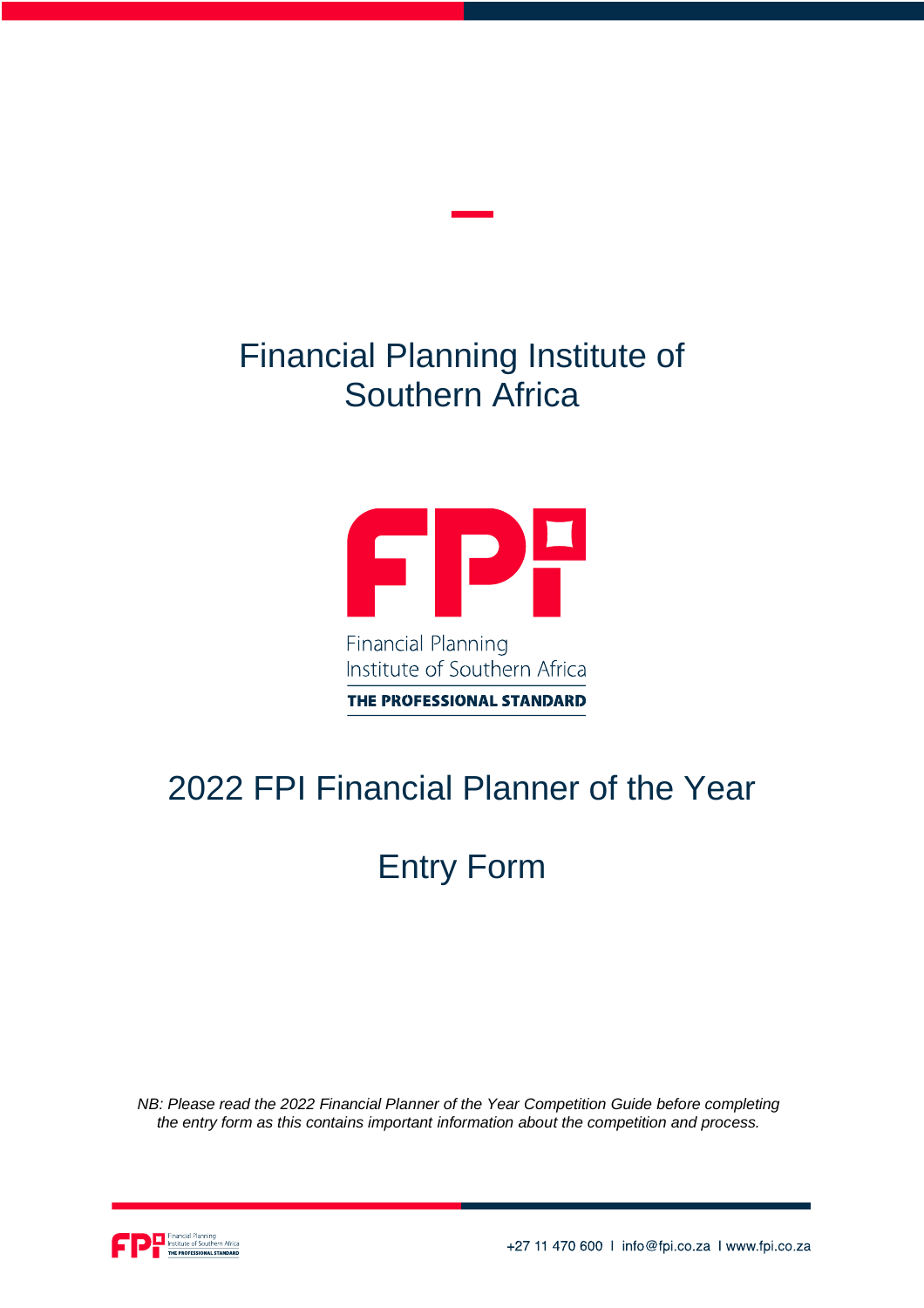

### Entrant Details

#### Personal Details:

| Title: __________________                                                                                                                                                                                                           |                                           |
|-------------------------------------------------------------------------------------------------------------------------------------------------------------------------------------------------------------------------------------|-------------------------------------------|
|                                                                                                                                                                                                                                     |                                           |
|                                                                                                                                                                                                                                     |                                           |
| Professional Designation (CFP® professional): Yes □ No □                                                                                                                                                                            |                                           |
| Membership Number: ____________________                                                                                                                                                                                             |                                           |
|                                                                                                                                                                                                                                     |                                           |
|                                                                                                                                                                                                                                     |                                           |
| Postal code: _________                                                                                                                                                                                                              |                                           |
| Telephone (W): ______________________________Cell: _____________________________                                                                                                                                                    |                                           |
| I warrant that all information provided in this entry form is true and correct.                                                                                                                                                     |                                           |
| 2022.                                                                                                                                                                                                                               |                                           |
| conditions of the 2022 Financial Planner of the Year competition and undertake to adhere to<br>them. By entering the competition, I consent to FPI conducting a full background and<br>reference check on me in its sole discretion | ________ hereby acknowledge the terms and |
| Accept                                                                                                                                                                                                                              |                                           |

### Practice Details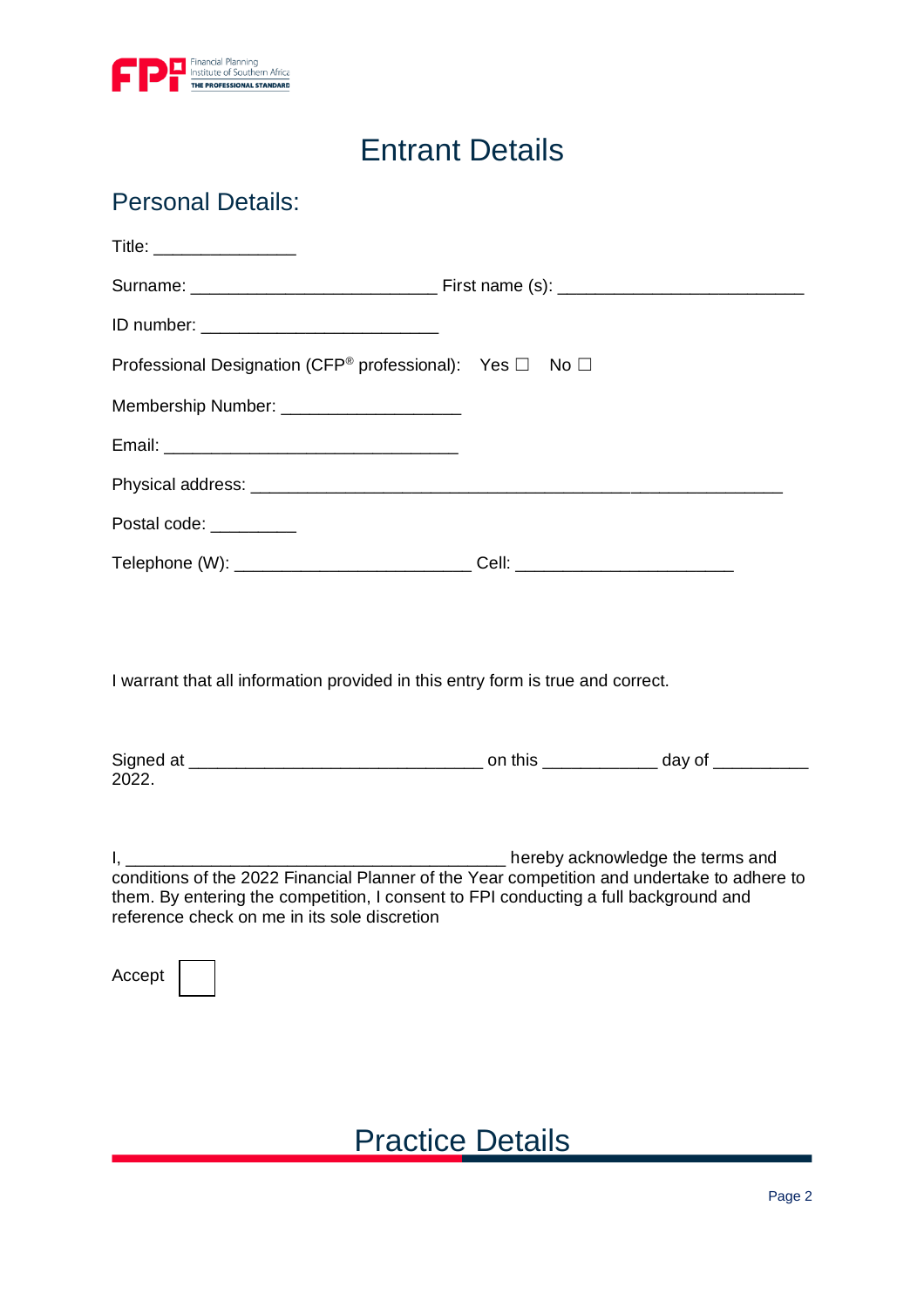

- 1. Company name:
- 2. Nature of your practice: \_\_\_\_\_\_\_\_\_\_\_\_\_\_\_\_\_\_\_\_\_\_\_\_\_\_\_\_\_\_\_\_\_\_\_\_\_\_\_\_\_\_\_\_\_\_\_
- 3. What is the ownership structure in your practice (for example; owner, employee, agent)?

\_\_\_\_\_\_\_\_\_\_\_\_\_\_\_\_\_\_\_\_\_\_\_\_\_\_\_\_\_\_\_\_\_\_\_\_\_\_\_\_\_\_\_\_\_\_\_\_\_\_\_\_\_\_\_\_\_\_\_\_\_\_\_\_\_ \_\_\_\_\_\_\_\_\_\_\_\_\_\_\_\_\_\_\_\_\_\_\_\_\_\_\_\_\_\_\_\_\_\_\_\_\_\_\_\_\_\_\_\_\_\_\_\_\_\_\_\_\_\_\_\_\_\_\_\_\_\_\_\_\_

- 4. FSP licence number: \_\_\_\_\_\_\_\_\_\_\_\_\_\_\_\_\_\_\_\_\_\_\_\_\_\_\_\_\_\_\_\_\_
- 5. Licence categories:
- 6. What services do you offer your clients (estate and trust planning, investment planning, risk planning, retirement planning, health care planning or tax planning)?

\_\_\_\_\_\_\_\_\_\_\_\_\_\_\_\_\_\_\_\_\_\_\_\_\_\_\_\_\_\_\_\_\_\_\_\_\_\_\_\_\_\_\_\_\_\_\_\_\_\_\_\_\_\_\_\_\_\_\_\_\_\_\_\_\_\_ \_\_\_\_\_\_\_\_\_\_\_\_\_\_\_\_\_\_\_\_\_\_\_\_\_\_\_\_\_\_\_\_\_\_\_\_\_\_\_\_\_\_\_\_\_\_\_\_\_\_\_\_\_\_\_\_\_\_\_\_\_\_\_\_\_\_

\_\_\_\_\_\_\_\_\_\_\_\_\_\_\_\_\_\_\_\_\_\_\_\_\_\_\_\_\_\_\_\_\_\_\_\_\_\_\_\_\_\_\_\_\_\_\_\_\_\_\_\_\_\_\_\_\_\_\_\_\_\_\_\_\_\_ \_\_\_\_\_\_\_\_\_\_\_\_\_\_\_\_\_\_\_\_\_\_\_\_\_\_\_\_\_\_\_\_\_\_\_\_\_\_\_\_\_\_\_\_\_\_\_\_\_\_\_\_\_\_\_\_\_\_\_\_\_\_\_\_\_\_ \_\_\_\_\_\_\_\_\_\_\_\_\_\_\_\_\_\_\_\_\_\_\_\_\_\_\_\_\_\_\_\_\_\_\_\_\_\_\_\_\_\_\_\_\_\_\_\_\_\_\_\_\_\_\_\_\_\_\_\_\_\_\_\_\_\_

- 7. How many clients do you have as of 31 December 2021? \_\_\_\_\_\_\_\_\_\_\_\_\_\_\_\_\_\_\_\_\_\_\_\_
- 8. If you provide investment advice, what were your funds under management as at 31 December 2021?

 $\_$  ,  $\_$  ,  $\_$  ,  $\_$  ,  $\_$  ,  $\_$  ,  $\_$  ,  $\_$  ,  $\_$  ,  $\_$  ,  $\_$  ,  $\_$  ,  $\_$  ,  $\_$  ,  $\_$  ,  $\_$  ,  $\_$  ,  $\_$  ,  $\_$  ,  $\_$ \_\_\_\_\_\_\_\_\_\_\_\_\_\_\_\_\_\_\_\_\_\_\_\_\_\_\_\_\_\_\_\_\_\_\_\_\_\_\_\_\_\_\_\_\_\_\_\_\_\_\_\_\_\_\_\_\_\_\_\_\_\_\_\_\_\_\_\_\_\_\_\_\_  $\_$  ,  $\_$  ,  $\_$  ,  $\_$  ,  $\_$  ,  $\_$  ,  $\_$  ,  $\_$  ,  $\_$  ,  $\_$  ,  $\_$  ,  $\_$  ,  $\_$  ,  $\_$  ,  $\_$  ,  $\_$  ,  $\_$  ,  $\_$  ,  $\_$  ,  $\_$  $\_$  ,  $\_$  ,  $\_$  ,  $\_$  ,  $\_$  ,  $\_$  ,  $\_$  ,  $\_$  ,  $\_$  ,  $\_$  ,  $\_$  ,  $\_$  ,  $\_$  ,  $\_$  ,  $\_$  ,  $\_$  ,  $\_$  ,  $\_$  ,  $\_$  ,  $\_$ 

\_\_\_\_\_\_\_\_\_\_\_\_\_\_\_\_\_\_\_\_\_\_\_\_\_\_\_\_\_\_\_\_\_\_\_\_\_\_\_\_\_\_\_\_\_\_\_\_\_\_\_\_\_\_\_\_\_\_\_\_\_\_\_\_\_\_ \_\_\_\_\_\_\_\_\_\_\_\_\_\_\_\_\_\_\_\_\_\_\_\_\_\_\_\_\_\_\_\_\_\_\_\_\_\_\_\_\_\_\_\_\_\_\_\_\_\_\_\_\_\_\_\_\_\_\_\_\_\_\_\_\_\_

9. What outsourced agreements for services do you have in your practice?

### Your Career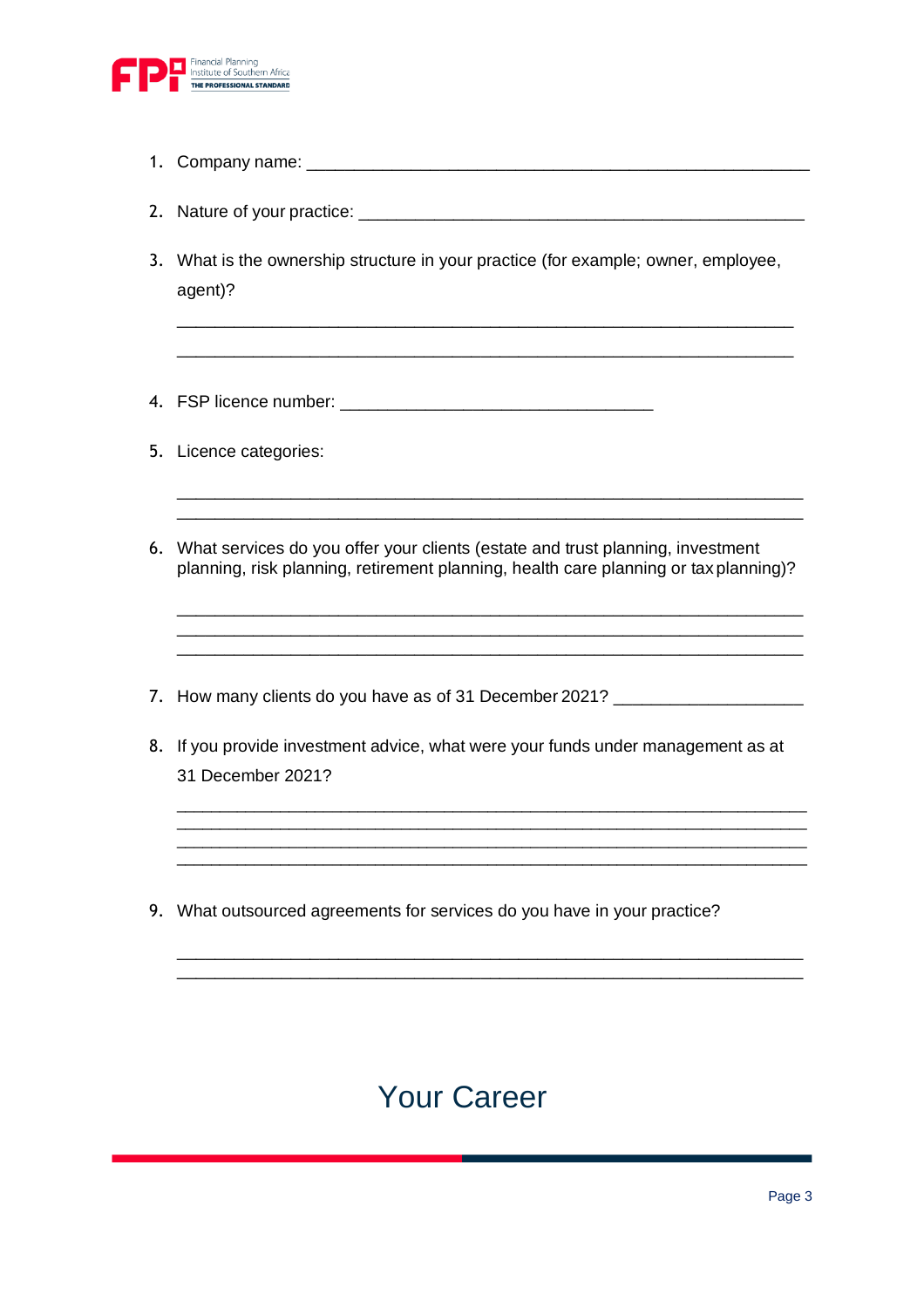

- 1. Detail your career profile, including years of experience.
- 2. What are your achievements or awards have you won (industry, company, membership bodies)? **Professional Involvement**
- 1. Are you a member of any industry committees/bodies?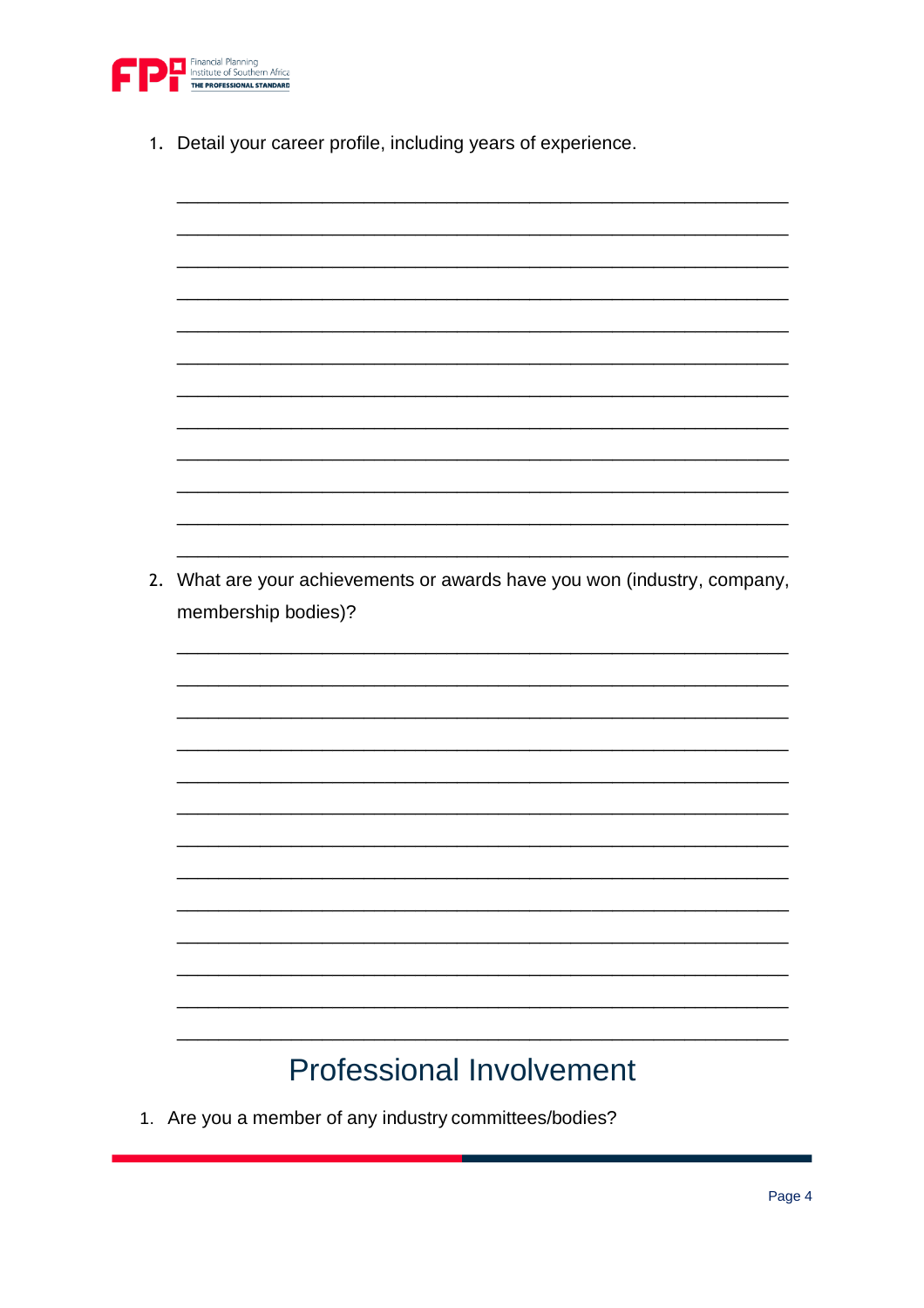

|    | 2. Are you involved in any financial literacy education, charity fundraising                 |
|----|----------------------------------------------------------------------------------------------|
|    | initiatives or any other consumer or education activities? If so, please<br>provide details: |
|    |                                                                                              |
|    |                                                                                              |
|    |                                                                                              |
|    |                                                                                              |
|    |                                                                                              |
|    |                                                                                              |
| 3. | Do you participate in the media to promote financial planning to                             |
|    | consumers (articles, broadcast media)? If so, please provide details:                        |
|    |                                                                                              |
|    |                                                                                              |
|    |                                                                                              |
|    |                                                                                              |
|    |                                                                                              |
|    |                                                                                              |
|    |                                                                                              |
|    |                                                                                              |

## **Additional Questions**

1. Please provide a comprehensive narrative on your understanding of the role of a financial planner?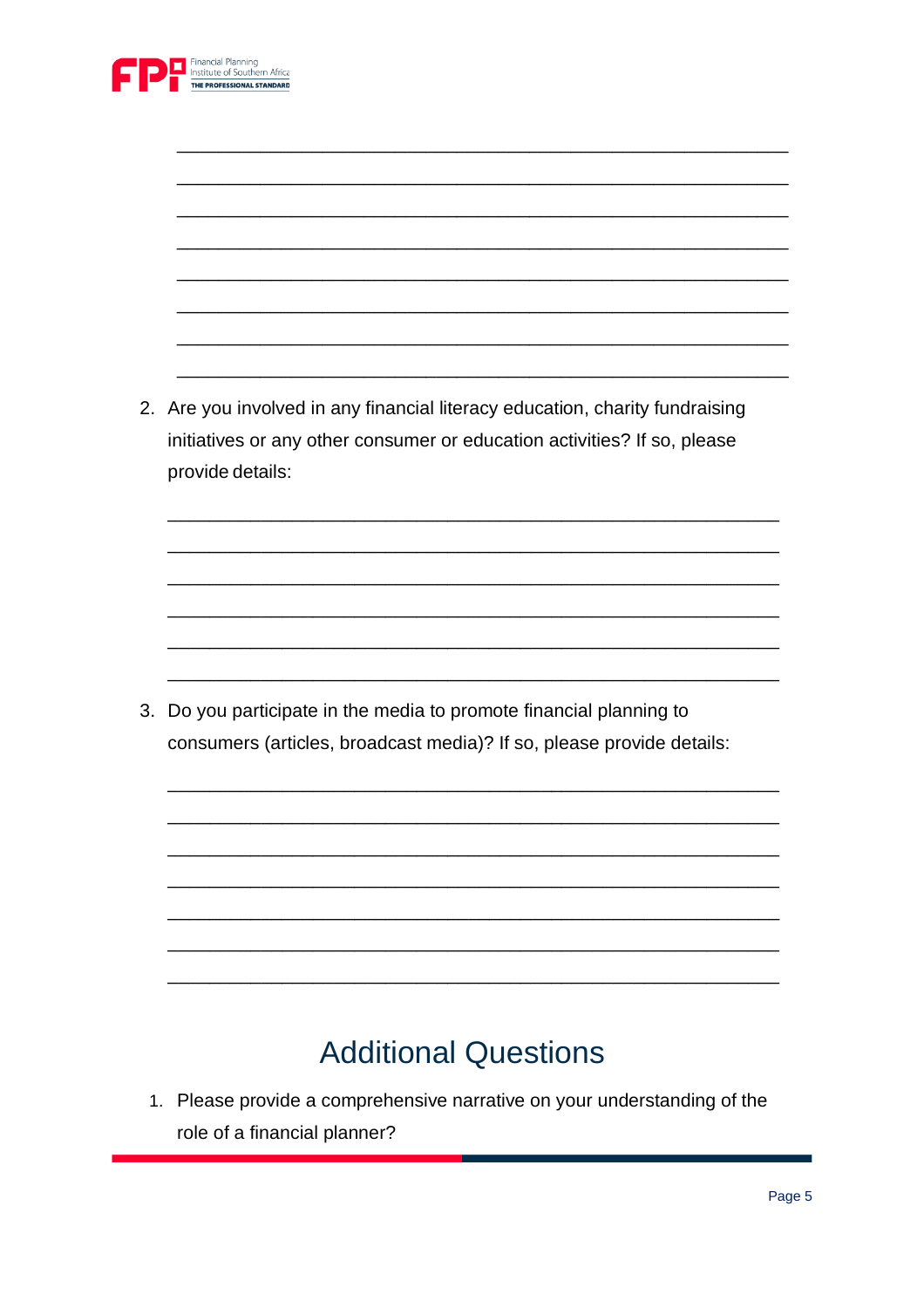

| 2. Please provide as statement as you why you entered this competition? |
|-------------------------------------------------------------------------|
|                                                                         |
|                                                                         |
|                                                                         |
|                                                                         |
|                                                                         |
|                                                                         |
|                                                                         |
|                                                                         |
|                                                                         |
|                                                                         |
|                                                                         |
|                                                                         |
|                                                                         |
|                                                                         |
|                                                                         |
|                                                                         |
|                                                                         |
|                                                                         |
|                                                                         |
|                                                                         |
|                                                                         |

3. Provide the names of three clients that you have done a financial plan for<br>with at least one annual review. One will be selected should your entry go through to the next round.